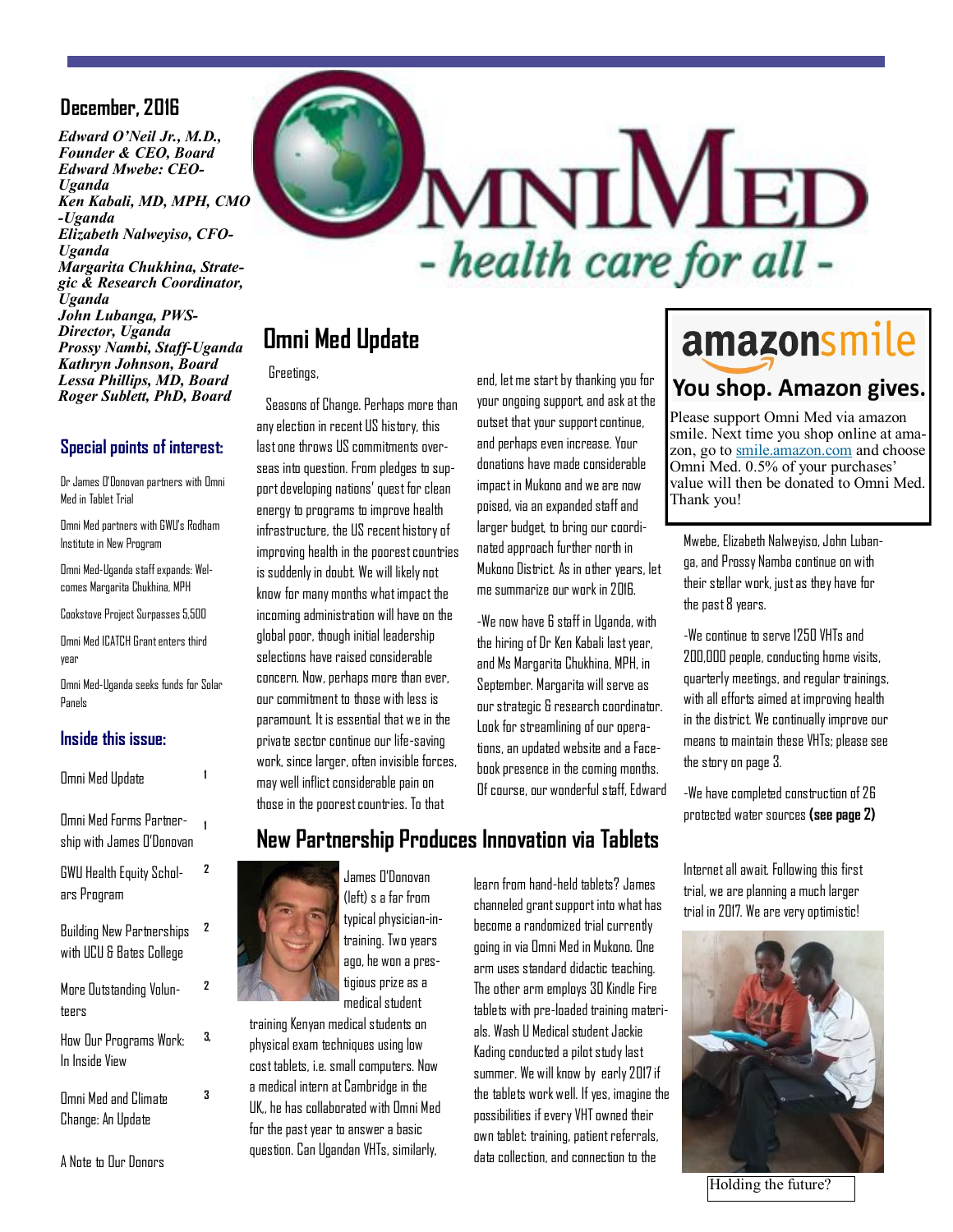# **Omni Med & GWU's Rodham Institute Launch The Health Equity Scholars Program**



Over the past four years, two GWU medical students, Daniel Mays, MD '16, and Ann Waldrop '17, working closely with Omni Med and GWU's Rodham Institute (created in memory of Dorothy Rodham) piloted a new program for GW Medical students. The Health Equity Scholars Program seeks to harness the transformational power of the international service experi-

ence and redirect young physicians' careers toward health equity. In this 4 year program, students spend their first summer with Omni Med in Uganda, years two and three working with GWU Rodham Institute's Dr Jehan (Gigi) El Bayoumi on inner city health equity issues in Washington DC. Then in year four they return to Uganda with Omni Med or can choose another global health experience. The program in-

volves mentoring, extensive readings, and an immersion in health equity issues, seeking to develop doctors grounded in social justice who will make a difference in our country and our world. Two students annually receive grant support. First year applications went out December 12.



CFHI—Thank You!

Let me thank all of you for your support through the years. We have continued to thrive as an organization with great partnerships and remain a premier NGO providing for the people of Mukono District, Uganda. Please consider supporting our work We cannot do this without you.

exposing them to poverty, having them read extensively on underlying causality, and give them the opportunity to make a measurable impact working with the poor in a well-established, sustainable program. We need many more young people to engage in the developing world, and part of our mission is to equip them to serve well. We hope both new ventures work out; more will likely follow.

Pictured Above: Omni Med-Uganda, Staff: Edward, Elizabeth, John, Prossy, Dr Ken Kabali, and our newest member,

Margarita Chukhina

- Kate Wentzel, MPH Liberty U
- x Shannon Stanfill, MPH Northwestern U

We would like to offer all of our volunteers a heartfelt thanks. We could not do this work without you.

#### **Omni Med Update (continued from Page 1)**

that now bring clean drinking water to 1,300 households and 7,800 people.

-We have constructed over 5,500 cookstoves in our partnership with The Cookstove Project. This means much less respiratory illness and much less carbon dioxide in the atmosphere.

-We expanded the ITN Distribution & Monitoring Program, with over 550

ITNs distributed and monitored in 3 villages in Bunakijja Parish. The Ministry just authorized 1000 nets for us to distribute.

-We completed two clinical trials, submitted one for publication, have a third trial ongoing (page 1) and a fourth planned. Measuring the impact of our work remains a key guiding

# **Omni Med Builds New Undergraduate Partnerships: UCU and Bates**



It has long been apparent to us here at Omni Med that we have much to offer young, idealistic people. Yet, of over 90 volunteers sent to Uganda thus far, only three have been un-

## **More Outstanding Volunteers**

Omni Med has had yet another year of outstanding volunteers, on whom we rely greatly to provide energy, innovation, and countless hours of work. We would not have the program we have without them. Of note, this year, almost half cam through CFHI.

x Hira Chowdhary MPH, GWU

dergraduate students. That is changing. We are now large enough (and have so much work!) that we are expanding to include undergraduate students. In October, we welcomed two students from nearby Uganda Christian University, working with us as interns three days per week. They have had considerable handson experiences, reading, and men-

toring. In November of this year, we opened discussions with staff of the Harwood Center at Bates College, the alma mater of Omni Med's founder.

- Luke Perkins, DO-1, PCOM
- Patrick Young, MS-1, UTHSCSA
- x Abbie Ornelas MS-1, UTHSCSA
- x Erica Orsini MS-4, GWU;
- Jackie Kading, MS-1, Wash U
- x Regina Coyle Sr, Loyola U

While discussions are ongoing, we hope to pilot sending Bates students this spring and summer, and may well host a Bates student in the Newton office during May's short-term month.

principle for us, and one we hope

-We have sent over 90 US health volunteers to Uganda, with strongly positive reviews. Our relationship with CFHI continues to go well, with Omni Med featured on their advertising campaigns. Almost half of our volunteers this year came through

others will emulate.

# **Bates**

Of course the goal of these affiliations remains the same. We seek to transform young people by directly

- x Dr Alan Penman, Prof., U Miss
- x Bridget Cheng MS-1, U Miss
- x Shelby Waters, MS-1, U Miss
- x Michael McLarty, MS-1, U Miss
- x Jacob Reed, MS-1, U Miss
- x Lex von Hafften MD, GW '87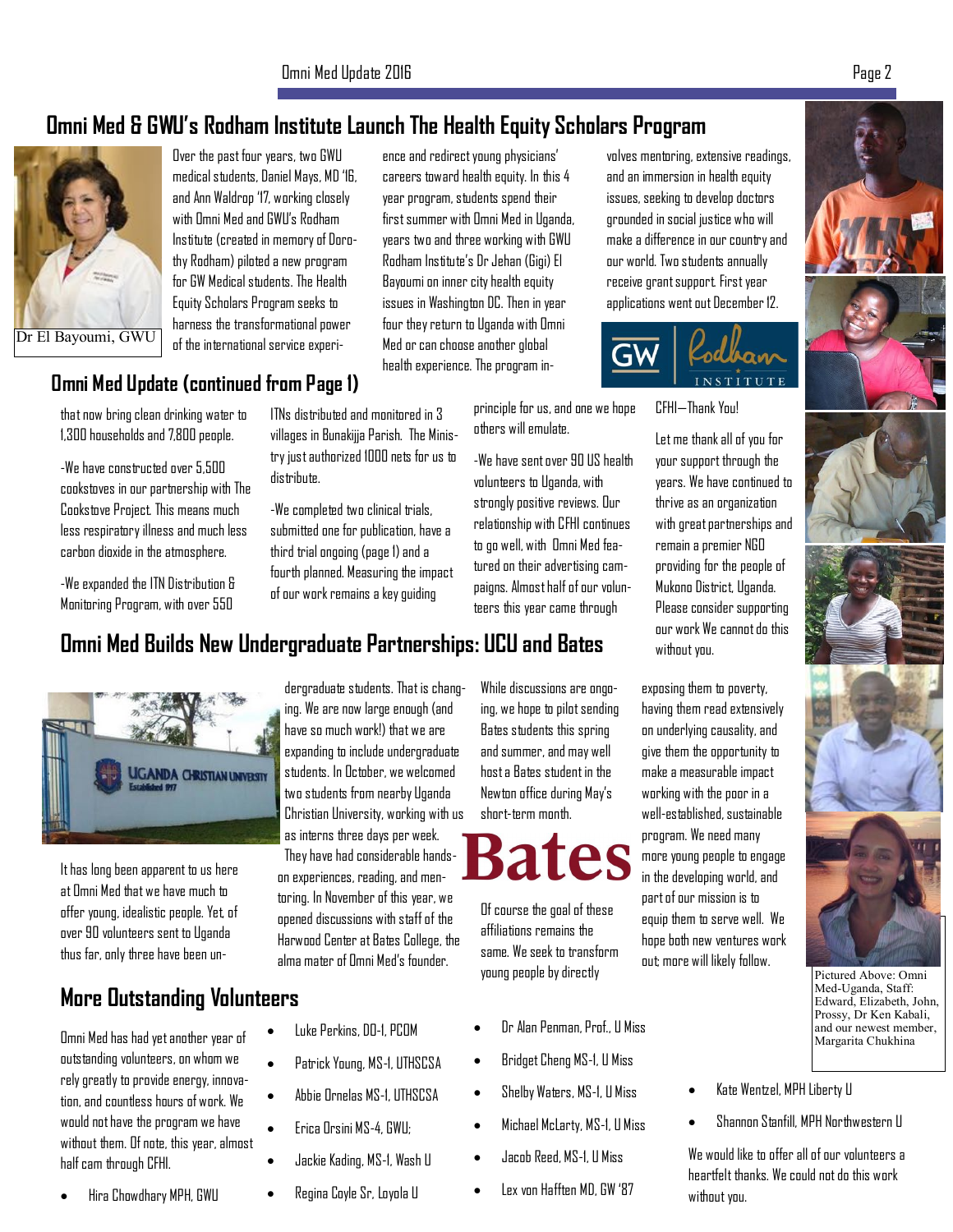# **A Brief Glimpse Into Our Approach**

Since beginning our work in Uganda in 2008, we have broadened our focus beyond training VHTs to include maintaining them and adding programs to combat the three leading killers of children under age 5 in Uganda (and worldwide): pneumonia, diarrhea, and malaria. Early on, it became clear to us that training these wonderful people did not suffice—we had to continually upgrade their skills and keep them engaged. Our good friend and Ugandan national VHT program co-founder, Dr Deo Sekimpi, has advised us on how best accomplish this. In his honor we call this:

**The Deo Program:** Basically, we do the following five things: 1) conduct home visits with each VHT to educate whole villages and enhance VHT stature; 2) hold training workshops for groups of VHTs (diagnosing and treating pneumonia, diarrhea, malaria, etc.) every quarter; 3) bring VHTs to the local health centers to

work with the clinic staff, strengthening those ties; 4) hold

elections in which VHTs elect leaders for each village, parish and subcounty, ensuring a good flow of communication; 5) hold annual VHT Gatherings, bringing all VHTs of a given Subcounty together. Although expensive (over \$3,000/ gathering), this energizes the VHT community and serves as a powerful motivator. With this program as the backbone of our VHT maintenance, we have added three other specific programs:



## **Omni Med-Uganda and Climate Change: An Update and a Plea for Solar Panels!**

As we pointed out last year, 98% of current population growth occurs in developing countries, driven by a lack of social safety nets for the elderly like Social Security and Medicare. When you get old in Africa, you rely on your kids; and you have large families to ensure that at least some of them are still around when you can no

#### **Thank You Donors!**

Every year, we update you on all that we are doing in Uganda, and then ask for your support. You are the reason we have come as far as we have. You should know that almost all funds go directly to Uganda to support all of the above initiatives, with only a small amount staying here to cover a local office. As most of you know, I take no salary for this work—never have. And while our volunteers learn and contribute an enormous amount of work, they also pay for the experience, just

longer care for yourself. Fertility in Uganda is 6.2 children/ woman, vs. 1.9 children/ woman in the US—Africa's population will **double** by 2050. More people means more energy use, more CO2 in the atmosphere and more global warming; The developing world is where the real battle against climate change will move in the coming decades. We can stop this by improving health of rural Africans and thereby decreasing

as they pay for college, medical school or for MPH programs. It is a balance that has worked well. But we would like to take a moment to recognize some of you. While some prefer to remain anonymous, we'd like to thank those of you who will allow us to do so. Much thanks to Malcolm & Sharon Visser, Drs Roger & Cynthia Sublett, Mr Marc & Claire Perlman, Mr Bruce & Frances MacFarlane, Drs Lex von Hafften, & Kitty Miller, Dr Ross Hoff-

**Protected Water Sources:** We have constructed 26 PWS thus far, with each serving roughly 50 households or 300 people, for a total of 1,300 HH and 7,800

people. We know that before we build the protected water sources, the watering holes have 50 times more disease inducing bacteria than after, and that diarrheal

> illness drops significantly. By how much, we will measure in a clinical trial in the coming year. **Cookstoves:** To date, Omni Med and our partners in The Cookstove Project

(www.cookstoveproject.org) have constructed over 5,500 cookstoves, serving over 33,000 people in Mukono District alone. Since over 4.3 million people die

family size (well proven) and carbon use. Omni Med is doing that and modeling energy use by putting solar panels on our home in Kisoga. We are currently seeking support to have all electricity supplied by solar panels. I hope some of you will consider supporting these efforts. We have one panel now, but need several more.

man, Mr Steve & Julie Ryan, Ms Ellen MacInnis, Dr James & Christina Eadie, Dr George & Kathy Barrett, Dr Mark Turco & Justine Varieur, Dr John O'Brien, Dr Tom & Marie Barnett, Dr Mary Catherine Fischer, Drs Dave Rosenberg & Deborah Dyer, Mr Edward O'Neil Sr, Drs Angel Gonzlez & Caroline Garza, Mr Frank Iarrobino, Mr John & Andrea Keough, Mr Robert Matson, Dr Alan & Anne Penman, Dr Mary Nobilski-Plaskov, Dr Marc & Iracema Siegel, Dr James & Karen

each year and over 50% of pneumonia deaths in children come from these traditional "three-stone" fires, it is easy to see how these cookstoves save many lives. Well constructed cookstoves produce no indoor smoke and use 75% less wood. Made from termite mounds, hanana plant roots/ branches, and village efforts, they are cheap, sustainable, and effective; no wonder villagers love them. Omni Med has recently initiated a pro-

gram to incorporate the Cookstove Project's innovative methods and high standards.



**ITN Distribution/ Monitoring:** When used properly, ITNs (bed nets) cut malaria rates in half. In 2015, we began a program to distribute ITNs to homes with pregnant women and children under age 5. Launched through a 3-year grant from the American Academy of Pediatrics, we have developed a VHT-based system in which we distribute ITNs and then track usage rates. We have distributed ITNs to several villages in Bunakijja Parish, over 550 to date. User rates have remained in the mid 90% range. The Ministry recently authorized 1,000 ITNs for us to distribute and track. We look to expand this program in 2017, though we may well have to purchase many more ITNs, at \$4 apiece.

> Stevens, Mrs Betsey Barnes, Dr Karen Prowda, Ms Kathryn Johnson, Dr Lessa Phillips, and so many, many more. To each of you, and to so many others not listed here, we offer a heartfelt thanks. .



Dr Mark Turco and Justine Varieur asked wedding guests to donate to Omni Med in lieu of gifts. They did; Thank you!